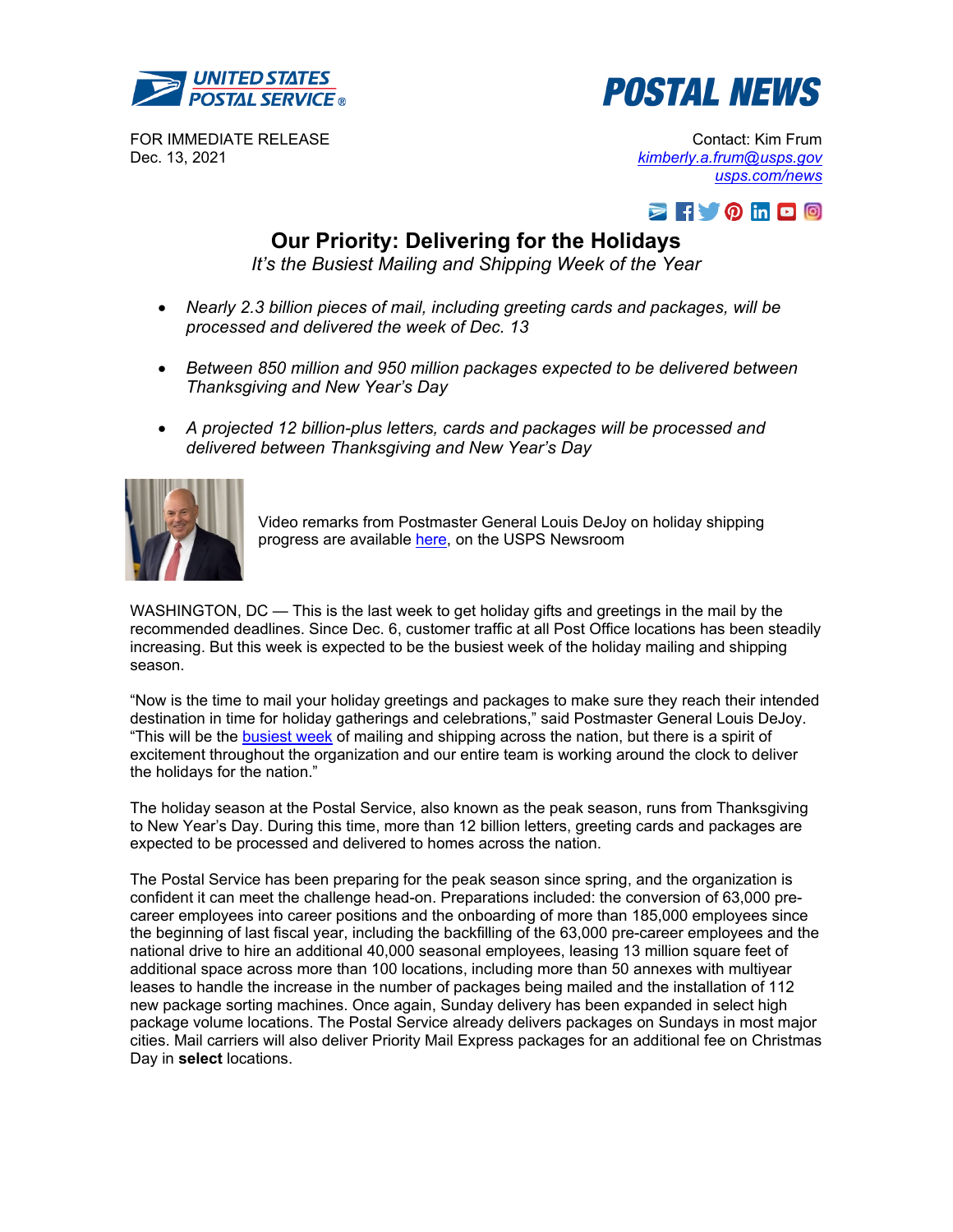## **Wrap It Up Without Leaving Home**

If you prefer to handle shipping your gifts from home, you can use the *[Click-N-Ship](https://reg.usps.com/entreg/LoginAction_input?app=GSS&appURL=https://cns.usps.com/?_gl=1*8vwcne*_gcl_aw*R0NMLjE2MzUzNjA3OTcuQ2owS0NRanc4ZU9MQmhDMUFSSXNBT3p4NWNIeDAtMnpsZGoxeGpoWWtWcktFY09JOVl0bnFoOXluMjBHX1puT2t0S2ZaN0szZkh0QWxXVWFBck9MRUFMd193Y0I.*_gcl_dc*R0NMLjE2MzUzNjA3OTcuQ2owS0NRanc4ZU9MQmhDMUFSSXNBT3p4NWNIeDAtMnpsZGoxeGpoWWtWcktFY09JOVl0bnFoOXluMjBHX1puT2t0S2ZaN0szZkh0QWxXVWFBck9MRUFMd193Y0I.*_ga*ZmFsc2U.*_ga_3NXP3C8S9V*MTYzODQ2MzU0OC41NjkuMC4xNjM4NDYzNTQ5LjA.)* feature on *[usps.com](https://www.usps.com/)*. Customers can order free Priority Mail boxes\*, print shipping labels, purchase postage and even request free next-day Package Pickup. As an added bonus, *[usps.com](https://www.usps.com/)* is always open. *\**Boxes are delivered within the United States with your regular mail, usually within seven to 10 business days. Exclusions apply; for details and to order, visit *[store.usps.com/store](https://store.usps.com/store/home)*.

## **2021 Holiday Shipping Deadlines**

The Postal Service recommends the following mailing and shipping deadlines for expected delivery by Dec. 25 to Air/Army Post Office/Fleet Post Office/Diplomatic Post Office (APO/FPO/DPO) and domestic addresses\*:

- Dec. 15 USPS Retail Ground service
- Dec. 16 APO/FPO/DPO (**except ZIP Code 093**) USPS Priority Mail Express Military service
- Dec. 17 First-Class Mail service (including greeting cards)
- Dec. 17 First-Class packages (up to 15.99 ounces)
- Dec. 18 Priority Mail service
- Dec. 23 Priority Mail Express\* service

# **Alaska to/from Continental U.S.**

- Dec. 18 First-Class Mail
- Dec. 18 Priority Mail
- Dec. 21 Priority Mail Express

#### **Hawaii to/from mainland**

- Dec. 17 Priority Mail and First-Class Mail
- Dec. 21 Priority Mail Express

\*Not a guarantee, unless otherwise noted. Dates are for estimated delivery before Dec. 25. Actual delivery date may vary depending on origin, destination, Post Office acceptance date and time and other conditions. Some restrictions apply. For Priority Mail Express shipments mailed Dec. 22 through Dec. 25, the money-back guarantee applies only if the shipment was not delivered, or delivery was not attempted, within two business days.

#### **Important Reminders**

- Mail and packages that weigh more than 10 ounces and/or are more than a half-inch thick using stamps as postage cannot be dropped into a collection box or left for a carrier to pick up. Instead, take them to a retail associate at your local Post Office. This requirement does not apply to *[Click-N-Ship](https://reg.usps.com/entreg/LoginAction_input?app=GSS&appURL=https://cns.usps.com/?_gl=1*8vwcne*_gcl_aw*R0NMLjE2MzUzNjA3OTcuQ2owS0NRanc4ZU9MQmhDMUFSSXNBT3p4NWNIeDAtMnpsZGoxeGpoWWtWcktFY09JOVl0bnFoOXluMjBHX1puT2t0S2ZaN0szZkh0QWxXVWFBck9MRUFMd193Y0I.*_gcl_dc*R0NMLjE2MzUzNjA3OTcuQ2owS0NRanc4ZU9MQmhDMUFSSXNBT3p4NWNIeDAtMnpsZGoxeGpoWWtWcktFY09JOVl0bnFoOXluMjBHX1puT2t0S2ZaN0szZkh0QWxXVWFBck9MRUFMd193Y0I.*_ga*ZmFsc2U.*_ga_3NXP3C8S9V*MTYzODQ2MzU0OC41NjkuMC4xNjM4NDYzNTQ5LjA.)* customers.
- Certain items may have restrictions or prohibitions when it comes to sending through the mail. See the list of *[hazardous, restricted and perishable mail](https://pe.usps.com/text/pub52/pub52c1_001.htm)* or ask a Postal Service employee for more information on what can and can't be sent through the mail.
- Battery-operated devices may turn on and make noise in transit. To prevent this, remove batteries from any battery-operated device, if possible, or make sure the device is turned off. Wrap and place the batteries next to the items in the package. Customers should include new batteries in the unopened, original manufacturer's packaging, if at all possible

# **Additional Tips**

The Postal Service also offers shipping tips in 10 video *["how to"](https://www.youtube.com/playlist?list=PL1NEtJgO49CVxEQebq6rvJkRE5UXeI2pM)* guides. Each video is less than three minutes long and addresses a different topic, such as how to address packages, how to ship packages, and how to pack a box so items arrive safely.

Additional news and information— including all domestic, international and military mailing and shipping deadlines — can be found at the Postal Service Holiday Newsroom: *[usps.com/holidaynews.](https://about.usps.com/holidaynews/)*